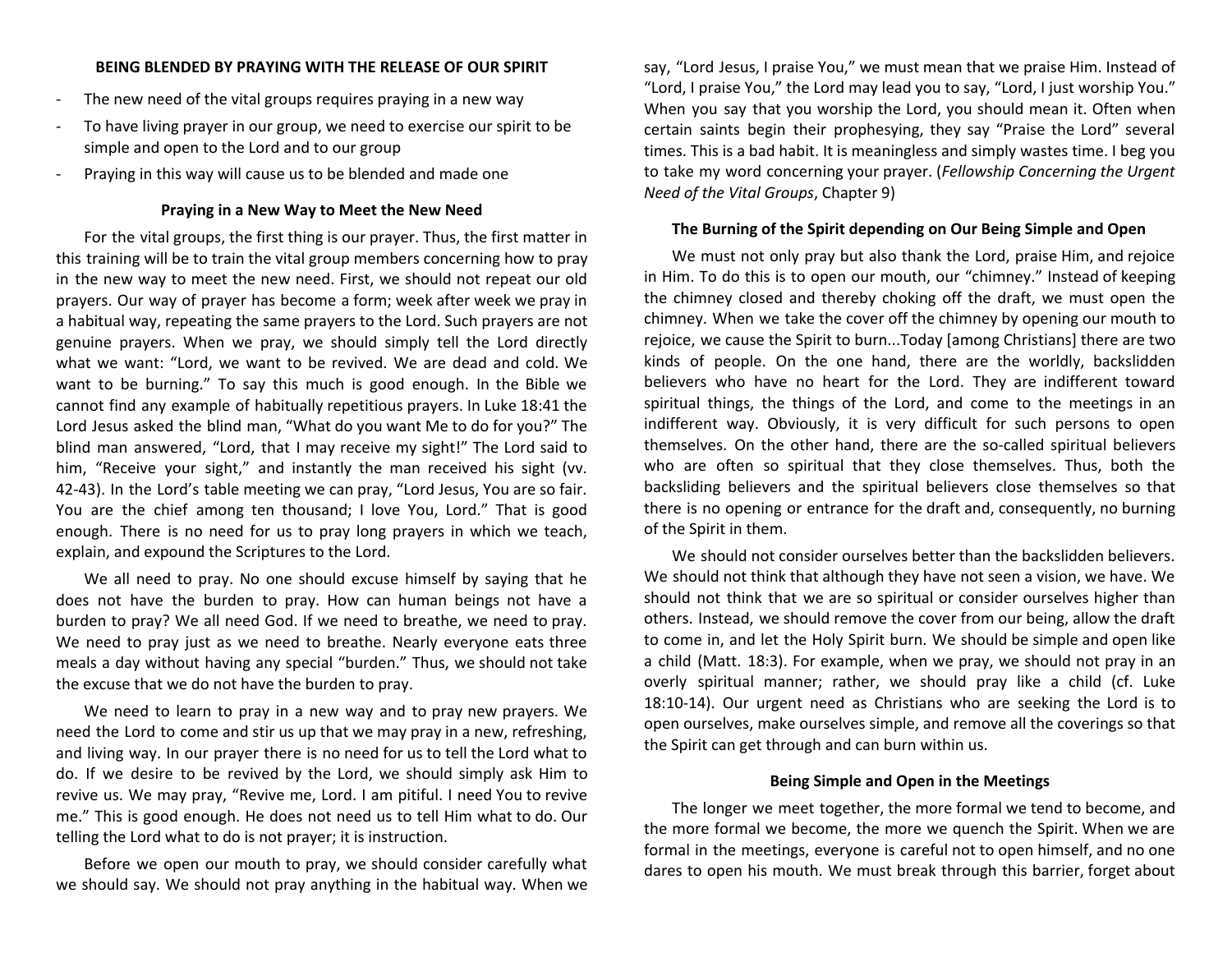everything, and make our meetings simple. We should come to the meeting as if we have just been saved. Inwardly, we should be new. There should be nothing old; everything should be in newness.

We should not make the meetings too spiritual, because this kills the meetings. The more spiritual the brothers become, the more dead they become and the more dead the meetings become. We must forget about spirituality and be simple and open. We must endeavor not to know spirituality, Christianity, knowledge, doctrines, or anything else. We should know only to open ourselves, to be simple, to praise the Lord, and to remove the covers and let the draft in so that the Spirit can burn. In our meetings there must be a real burning. We should pray like children so that others will be encouraged to pray. If we were like children, our meetings would be simple, free, and open. Our meetings must liberate and release people, not bind them. Whenever people come to our meetings, they should have the sense that they have been liberated, set free, and released. For this we need the burning of the Spirit. (*The Exercise of Our Spirit for the Release of the Spirit*, Chapter 3)

#### **Prayer Not Being Limited by Topic**

We should not limit our prayer to a specific topic. Since the emphasis of prayer is on the exercise of the spirit, the topic is not the most important item. We can pray when there is a specific topic, and we can also pray when there is not a specific topic. Actually, there are many matters that can be the focus of our prayer. For example, the building of the church, the gathering of students during winter break, the release of the spirit, the blending of the spirit, and the fellowship in the spirit are all worthwhile matters for our prayer. Hence, it does not matter whether we have a particular topic but whether our spirit is released. If we are skilled in our exercise, we can always release our spirit and blend in spirit, no matter what the topic is. Often we feel that there is no topic, burden, or leading in regard to our prayer simply because we have not exercised our spirit. As we exercise our spirit, we will become more skillful in sensing a topic of prayer, and there will be opportunities for prayer in every meeting. As long as our spirit is living and we are diligent, we should not be concerned about a topic for prayer.

# **Believing That We Can Release Others' Spirits**

When we pray, we must have the faith that our released spirit will touch and open up the spirits of others. Each time we open our mouth to pray, we should believe not only that our prayer will be heard by God but also that it will touch the spirits of the saints. Every person who exercises his spirit in prayer must have such faith. This again can be compared to playing soccer. As long as we are willing to put the ball in motion, others will follow. As soon as we open our mouth to pray, others will follow. Once our spirit is opened and released, the spirits of the saints will be stirred up.

### **Being Open to Let the Spirit Come Forth to Be Blended and Made One**

Being open means to let our spirit come forth; it does not mean to speak frankly with others and to point out their wrongdoings. In these days we often speak of being open. However, some saints think that this means to speak forthrightly and to be willing to point out wrongdoings. This kind of "openness" only opens up a tomb and spreads death. The more that one speaks in this way, the more he is filled with death. We should never practice this. The openness that we speak of involves the release of the spirit. We should not close our spirit; rather, we should try our best to let our spirit come forth. When we are meeting together, our spirit should be open; when everyone's spirit is open, the saints will be blended spontaneously.

This is wonderful. When we pray with an open spirit, there is no need to point out the wrongdoings of others because everyone will see their own wrongdoings in God's light and receive correction from one another in spirit. When we begin to pray, we may have different opinions concerning a matter, but as we pray and our spirits are released, we will become of one mind. Actually, it is not that our opinions will automatically become the same but that we will become one in spirit. When our spirits are in one flow and fully blended, spontaneously we will be one, and we will not be governed by different opinions. (*The Priesthood and God's Building*, Chapter 4)

## **Fellowship Questions:**

- 1. As your group has been meeting together, have you seen a development in your prayer together?
- 2. What are some of your group's specific needs to advance in prayer?
- 3. Share a specific time when you were refreshed and enlivened by your group's prayers.
- 4. How can your group mutually encourage one another to be simple and open to the Lord in prayer?